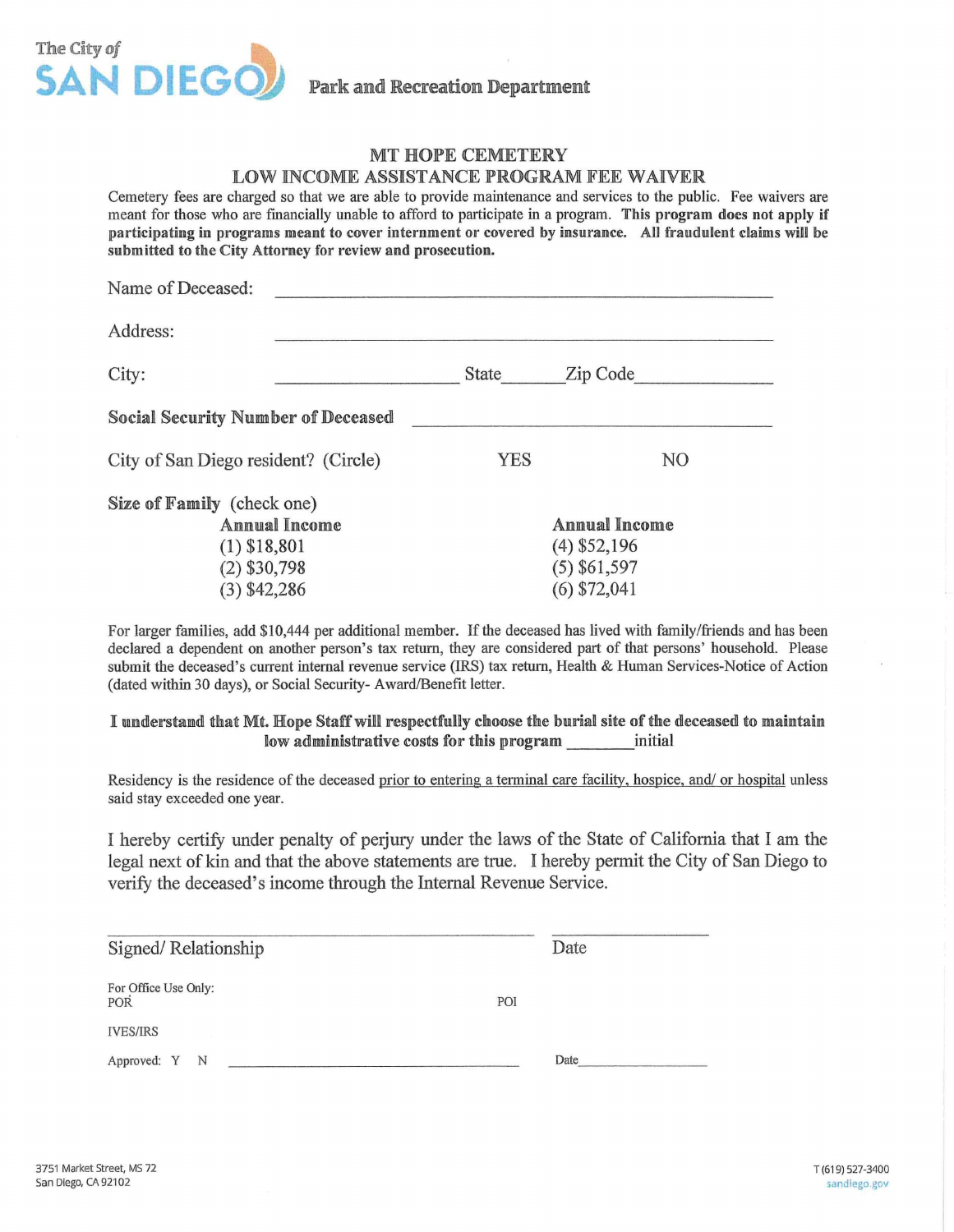# Guidelines

## Mt. Hope Low-Income Fee Waiver

- 1. Applicant must be a City of San Diego resident, not *County of San Diego*
- 2. The Low-income fee waiver is for those San Diego residents who can prove need by submitting proper acceptable documentation such as:
	- a. Social Security-Award/Benefit Letter
	- b. Internal Revenue (IRS) Tax Return
	- c. Health & Human Services Notice of Action (dated within 30 days)
- 3. The Department of Labor has published the 2013 Lower Living Standard Income Level Guidelines. These guidelines are used to determine eligibility for Mt. Hope's low-income fee waiver program

| Size of Family | <b>Annual Income</b>                       |
|----------------|--------------------------------------------|
|                | \$18,801                                   |
|                | \$30,798                                   |
| 3              | \$42,286                                   |
| 4              | \$52,196                                   |
|                | \$61,597                                   |
|                | \$72,041                                   |
| More than 6    | Each additional family member add \$10,444 |

- 4. If the deceased was living with family at time of death, and had not filed a separate income tax form, the family's income will be taken into account.
- 5. The deceased must not have personal assets over \$2000
- 6. Residency can be proven by the following methods
	- a. Valid California driver's license/ identification card displaying City of San Diego address
	- b. Current utility bill
	- c. Current monthly checking statement
	- d. Rental/lease agreement and month rent receipt
	- e. Property tax statement
	- f. Active/Retired duty military ID with City of San Diego address
- 7. Residency is based on the address of the deceased prior to entering a hospital, Hospice, or other terminal illness care facility
- 8. The Mt. Hope low income fee waiver does not apply to grave marker installation fees, flower vases, late charges, or Saturday services
- 9. A double depth (2 person/ double use) crypt may be purchased under the lowincome fee waiver. The family must pay full price for the double depth crypt at the time of the first burial. Eligibility for the  $2<sup>nd</sup>$  deceased person in the lowincome program must be proven at time of second burial otherwise full burial fees will apply to the  $2<sup>nd</sup>$  burial.
- 10. The low-income fee waiver cannot be applied retroactively to already purchased lots/services

11. The low-income fee waiver is.intended for a full "At Need" service only.

## ALL FRAUDULENT CLAIMS WILL BE SUBMITTED TO THE CITY ATTORNEY